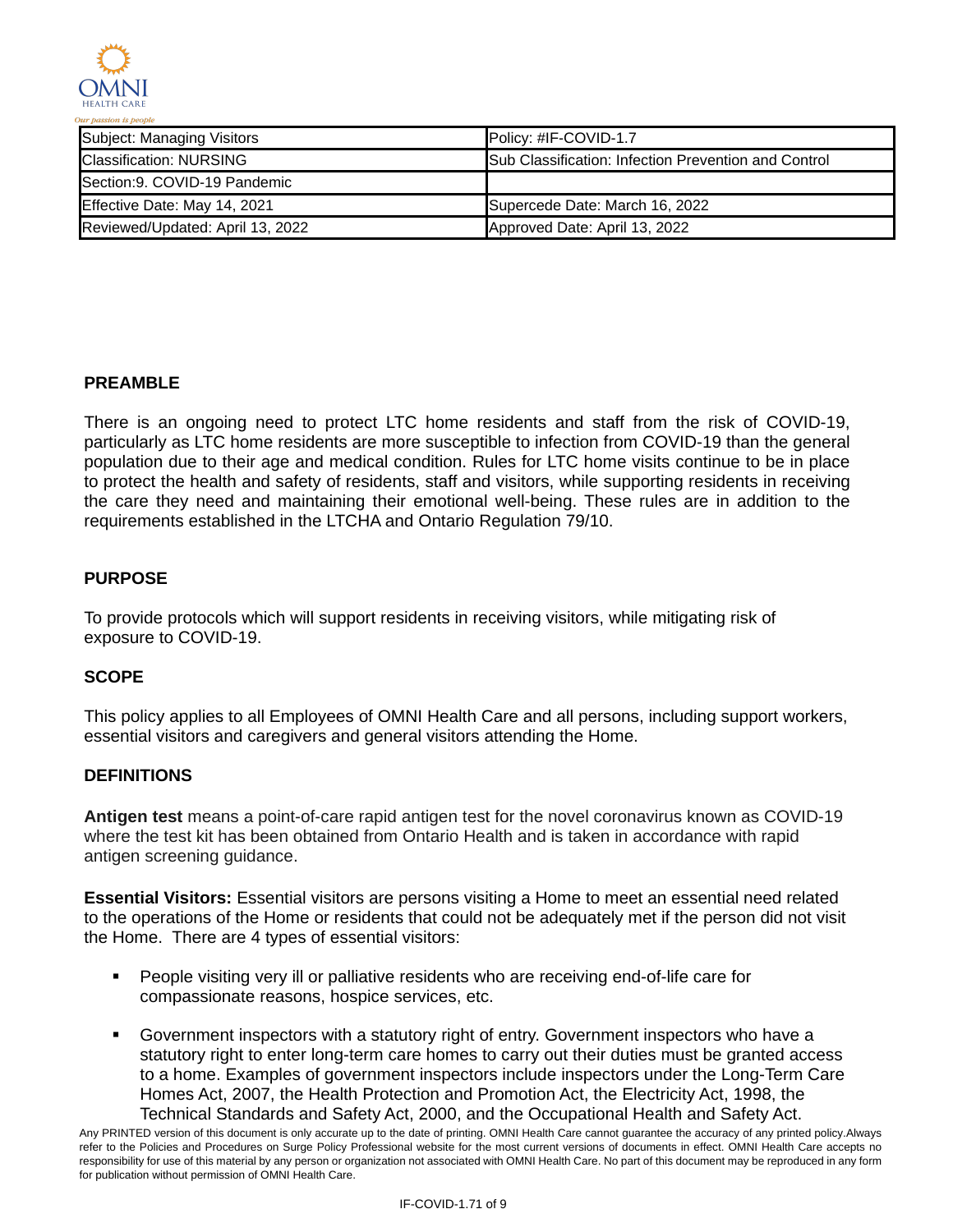

| Subject: Managing Visitors       | <b>IPolicy: #IF-COVID-1.7</b>                                |
|----------------------------------|--------------------------------------------------------------|
| <b>Classification: NURSING</b>   | <b>ISub Classification: Infection Prevention and Control</b> |
| Section: 9. COVID-19 Pandemic    |                                                              |
| Effective Date: May 14, 2021     | Supercede Date: March 16, 2022                               |
| Reviewed/Updated: April 13, 2022 | Approved Date: April 13, 2022                                |

- Support workers: Support workers are persons who visit a home to provide support to the critical operations of the home or to provide essential services to residents. Essential services provided by support workers include but are not limited to:
	- **o** Assessment, diagnostic, intervention/rehabilitation, and counselling services for residents by regulated health professionals such as physicians and nurse practitioners
	- **o** Assistive Devices Program vendors –- for example, home oxygen therapy vendors
	- **o** Moving a resident in or out of a home
	- **o** Social work services
	- **o** Legal services
	- **o** Post-mortem services
	- **o** Emergency services (for example, such as those provided by first responders)
	- **o** Maintenance services such as those required to ensure the structural integrity of the home and the functionality of the home's HVAC mechanical, electrical, plumbing systems, and services related to exterior grounds and winter property maintenance
	- **o** Food/nutrition and water/drink delivery
	- **o** Canada Post mail services and other courier services
	- **o** Election officials/workers

**Essential Caregiver:** An Essential Caregiver is an individual who is a family member or friend of a resident or a person of importance to a resident, provides one or more forms of support or assistance to meet the needs of the resident, including providing direct physical support or assistance to meet the needs of a resident, including providing direct physical support such as activities of daily living or providing social or emotional support, whether on a paid or unpaid basis. An Essential Caregiver must be designated in writing and be at least 16 years of age.

**Fully Vaccinated**: A person is considered **fully vaccinated** in Ontario if they have received:

- the full series of a COVID-19 vaccine authorized by Health Canada, or any combination of such vaccines (two doses of Moderna, Pfizer-BioNTech, AstraZeneca, including COVISHIELD) in any combination or one dose of Janssen (Johnson & Johnson)
- one or two doses of a COVID-19 vaccine not authorized by Health followed by one dose of a COVID-19 mRNA vaccine authorized by Health Canada
- three doses of a COVID-19 vaccine not authorized by Health Canada
- your final dose of the COVID-19 vaccine at least 14 days before providing the proof of being fully vaccinated.

**General Visitors**: Persons who are not essential visitors and are visiting to provide non-essential services or for social reasons, e.g. family members or friends that are not providing direct care but are providing cognitive stimulation, meaningful connection and relational continuity.

**PCR test**: A validated real-time polymerase chain reaction (PCR) assay laboratory test for the novel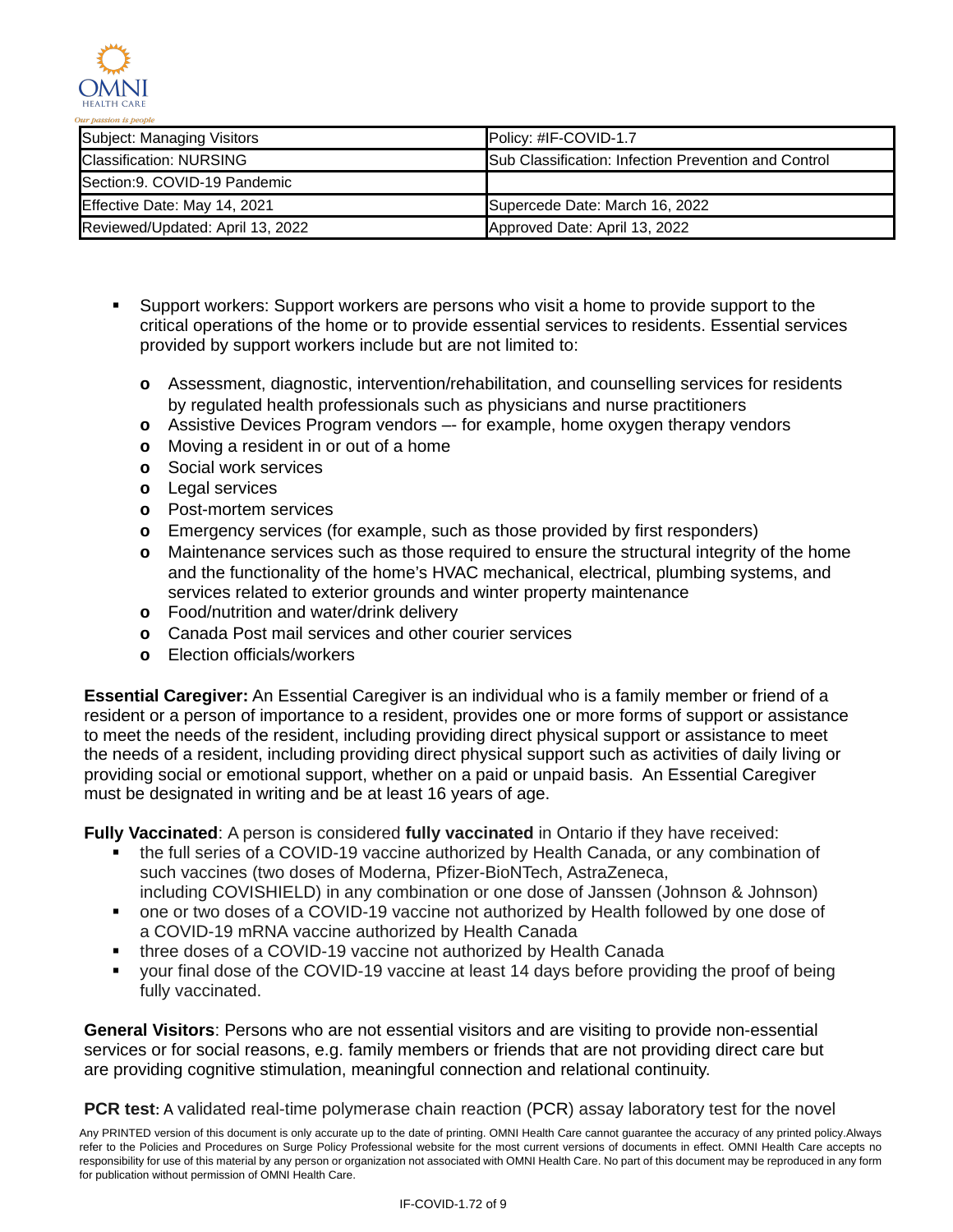

| Subject: Managing Visitors       | <b>IPolicy: #IF-COVID-1.7</b>                                |
|----------------------------------|--------------------------------------------------------------|
| <b>Classification: NURSING</b>   | <b>ISub Classification: Infection Prevention and Control</b> |
| Section: 9. COVID-19 Pandemic    |                                                              |
| Effective Date: May 14, 2021     | Supercede Date: March 16, 2022                               |
| Reviewed/Updated: April 13, 2022 | Approved Date: April 13, 2022                                |

coronavirus known as COVID-19.

**Support Worker:** A type of essential visitor who is visiting to perform essential support services for the Home or for a resident including physicians, nurse practitioners or maintenance workers.

# **POLICY**

- 1. Visitors will be permitted to the Home subject to the direction of Public Health and based on the requirements of Directive #3 and the Ministry of Long Term Care policy, as amended from time to time.
- 2. Homes are encouraged to promote the use of online booking for all visits.
- 3. Reasonable visiting hours and the number of allowable visits at any one time shall be determined by the Home based on sufficient space, staffing, screening, and monitoring.

### **PROCEDURE**

### **General**

- 1. The Home shall provide communication to Residents, Families, Essential Caregivers and SDMs regarding visiting policies and status of Home visitation, including hours, IPAC processes, PPE requirements and potential consequences of non-compliance with established procedures.
- 2. The Home shall develop and maintain a list of approved visitors and a separate list of approved Essential Caregivers.
- 3. A schedule of daily visits shall be available and circulated to the appropriate designated person(s) in the Home, e.g. Charge Nurse, Office Manager, Life Enrichment Aide, etc.
- 4. Visitation schedules must be developed with adequate time allotted for cleaning and sanitizing of tables, chairs and resident space between each visit.
- 5. Each person attending the Home for a scheduled visit shall be responsible for self-screening for symptoms and exposure history prior to entering the Home or designated outdoor visiting area, as per the Entrance Screening policy and the Surveillance Testing policy. Any visitor who fails screening will not be permitted to enter the Home or designated visiting area and the visit will be cancelled. Exceptions may be granted on compassionate grounds in consultation with the Administrator or designate.
- 6. Any person entering the home determined to have reported false or inaccurate results may be subject to restrictions or temporary suspension of access to the Home.

Any PRINTED version of this document is only accurate up to the date of printing. OMNI Health Care cannot guarantee the accuracy of any printed policy.Always refer to the Policies and Procedures on Surge Policy Professional website for the most current versions of documents in effect. OMNI Health Care accepts no responsibility for use of this material by any person or organization not associated with OMNI Health Care. No part of this document may be reproduced in any form for publication without permission of OMNI Health Care.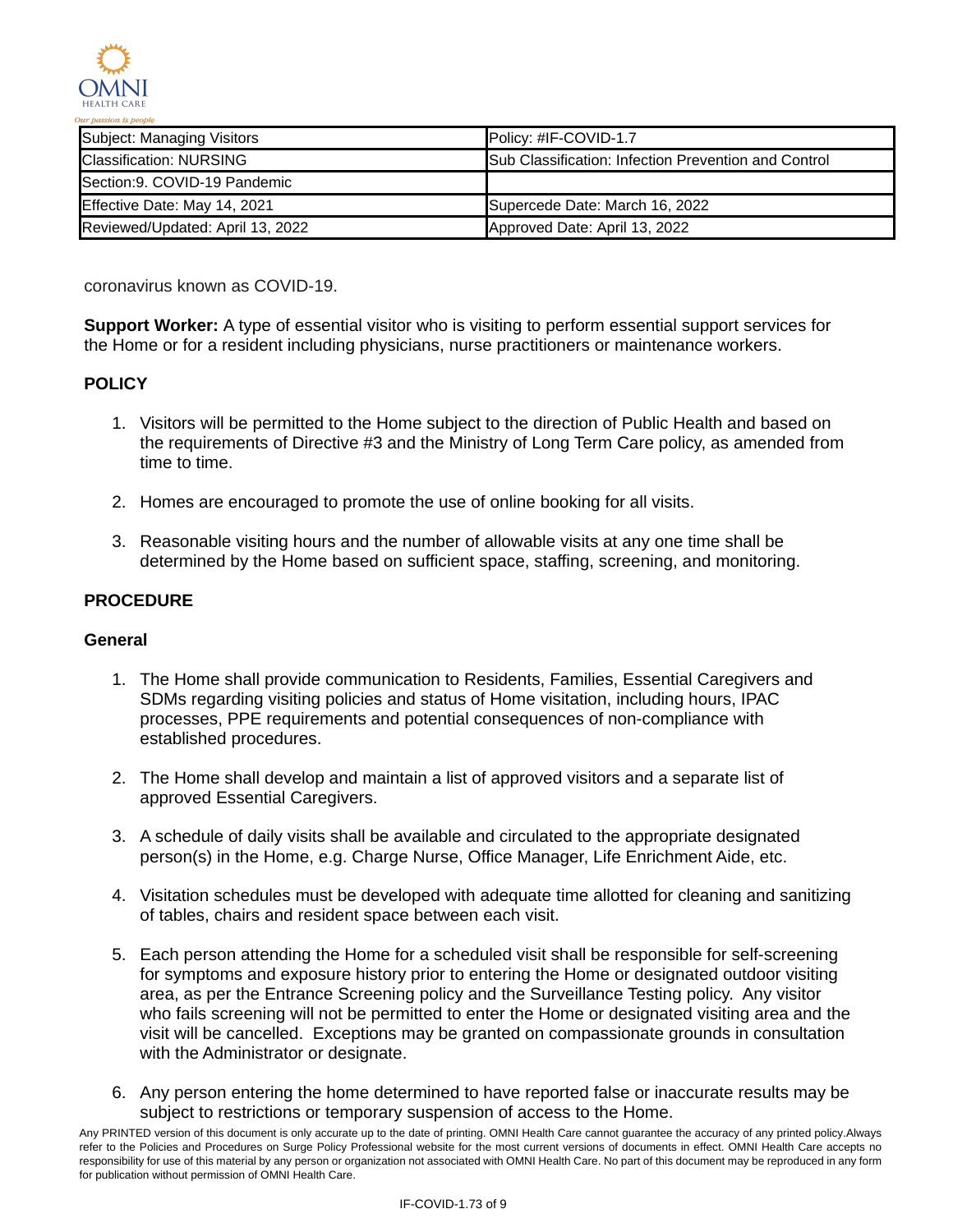

| Subject: Managing Visitors       | Policy: #IF-COVID-1.7                                |
|----------------------------------|------------------------------------------------------|
| <b>Classification: NURSING</b>   | Sub Classification: Infection Prevention and Control |
| Section: 9. COVID-19 Pandemic    |                                                      |
| Effective Date: May 14, 2021     | Supercede Date: March 16, 2022                       |
| Reviewed/Updated: April 13, 2022 | Approved Date: April 13, 2022                        |

- 7. The Home shall ensure there is a visitor log available at the Entrance of the Home which records:
	- The full name (first and last) of the visitor;
	- The telephone number(s) of the visitor;
	- Time and Date of visit:
	- Name of Resident visited:
	- The Purpose of the visit; and
	- An attestation of a negative COVID test result.

This information is required for all General visitors, Essential Visitors, Essential Caregivers and Support Workers without exception each time they visit. Staff are not required to sign the visitor log.

Visiting logs shall be maintained by the Home for a minimum of 30 days and be readily available to the local public health unit for contact tracing purposes upon request.

8. The number of visitors that can attend the Home at any time shall be subject to scheduling and space availability in the Home. **As of March 14, 2022**, a Resident can have the following:

A total of four (4) guests at a time, including caregivers and general visitors

**For example**, 2 ECGs + 2 General Visitors for a total of 4 people or 3 General visitors + 1 ECG for a total of 4 people, etc.

Outdoor general visits can occur as space allows, with number of visitors according to available space and ability to follow public health measures. Homes should ensure physical distancing (2 metres/6 feet) is maintained between groups outdoors.

- 9. General Visitors ages 5 years and older that have had at least 2 doses of the COVID-19 Vaccine shall be permitted to visit the Home. Proof of vaccination will be required regardless of a change in requirement for the same in public places.
- 10. General Visitors younger than 14 years of age must be accompanied by an adult and must follow all applicable Public Health measures, including screening, surveillance testing, physical distancing and universal masking.
- 11. General Visitors are not permitted:
	- If the Home is in outbreak
	- To visit an isolating resident
	- At any other time the local public health unit issues restrictions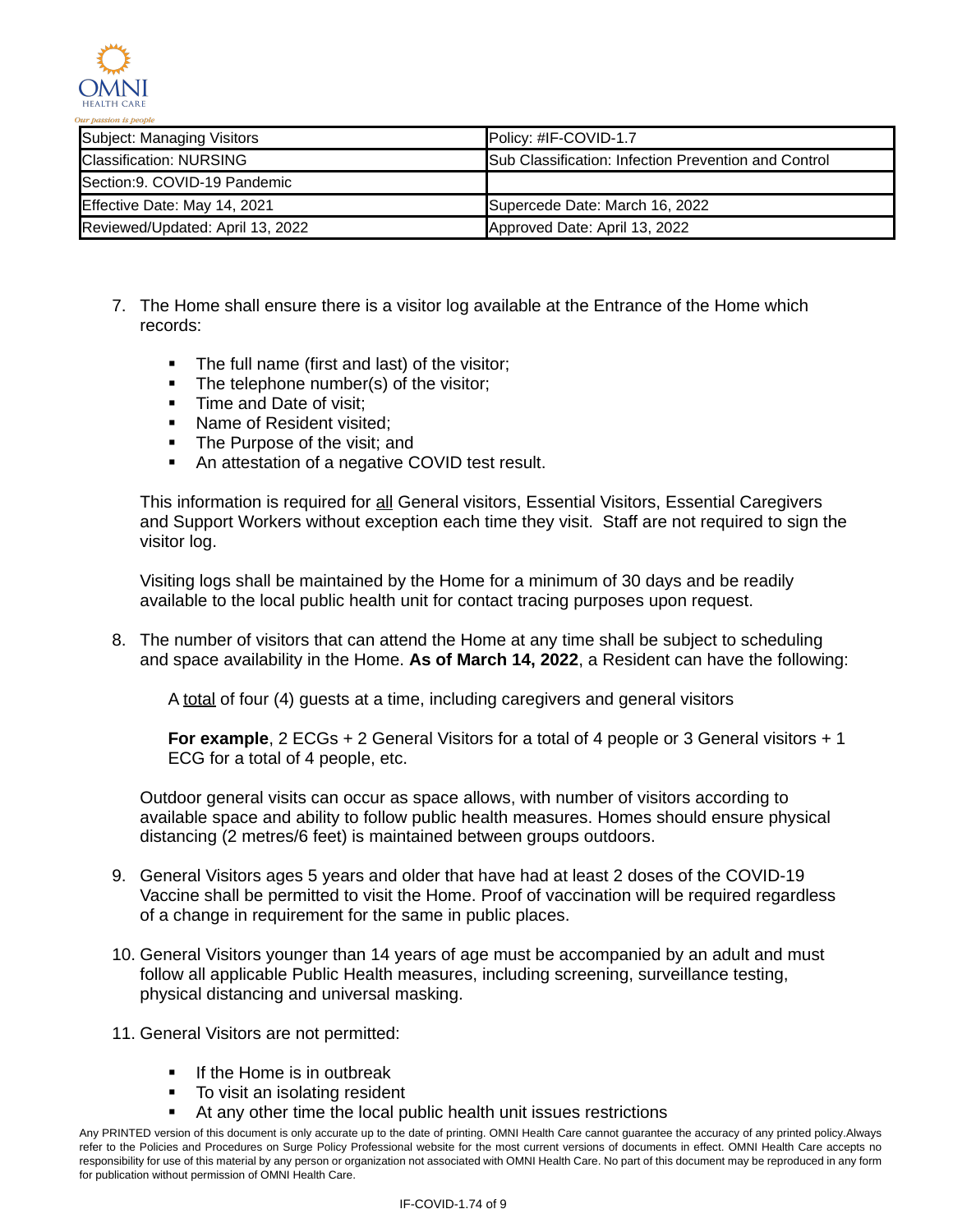

| Subject: Managing Visitors       | <b>IPolicy: #IF-COVID-1.7</b>                                |
|----------------------------------|--------------------------------------------------------------|
| <b>Classification: NURSING</b>   | <b>ISub Classification: Infection Prevention and Control</b> |
| Section: 9. COVID-19 Pandemic    |                                                              |
| Effective Date: May 14, 2021     | Supercede Date: March 16, 2022                               |
| Reviewed/Updated: April 13, 2022 | Approved Date: April 13, 2022                                |

- 12. If the entire Home is in outbreak, or if a Resident is symptomatic or isolating, Essential Visitors/Caregivers will be permitted to attend the Home. In these circumstances, one (1) fully vaccinated essential visitor/caregiver will be permitted to attend the home at one time.
- 13. The Home shall determine the process for greeting general visitors and for assisting all visitors to complete donning and doffing of PPE and hand-hygiene using alcohol-based hand sanitizer to ensure safety.
- 14. Essential Caregivers or General Visitors visiting indoors, regardless of vaccination status, will be permitted to use the public washrooms during their visits. Otherwise, access to the Home will be limited to designated visiting areas/approved areas for Essential Caregivers, as per the Managing Essential Caregivers policy. Any person attending the home for an outdoor visit wishing to enter the Home to use the washroom must be complete self-screening as per Policy #IF-COVID-1.2 – Entrance Screening, prior to entry to the Home, even if they are only entering for this purpose.

## **Managing Safe Visits**

- 1. All visitors to the Home are required to follow Public Health measures, including hand hygiene, physical distancing when indicated and use of personal protective equipment for the duration of the visit.
- 2. Prior to visiting the Resident for the first time, the Home will provide each visitor with education regarding hand-hygiene, donning and doffing of personal protective equipment and the Home's visiting policies prior to their initial visit. Ongoing education shall be required on a quarterly basis to ensure information regarding changes in policy, directives or any required refreshers are provided.
- 3. All Essential Caregivers and General Visitors shall be required to provide proof of immunization status to the Administrator or a designated representative at the Home prior to or upon arrival for their first visit. If a caregiver or general visitor is partially immunized, they shall be required to provide confirmation of administration of the subsequent doses.
- 4. For individuals that have received a vaccine in Ontario, the only acceptable proof of vaccination shall be the receipt provided by the Ministry of Health. In the event an individual is unable to provide this document, they can visit Ontario COVID-19 vaccination service (ontariohealth.ca) to obtain proof of vaccination.
- 5. The Administrator or designate shall be required to maintain a record of the immunization status of all Essential Caregivers and General Visitors.
- 6. Essential Caregiver and General Visitor Immunization status and records shall be maintained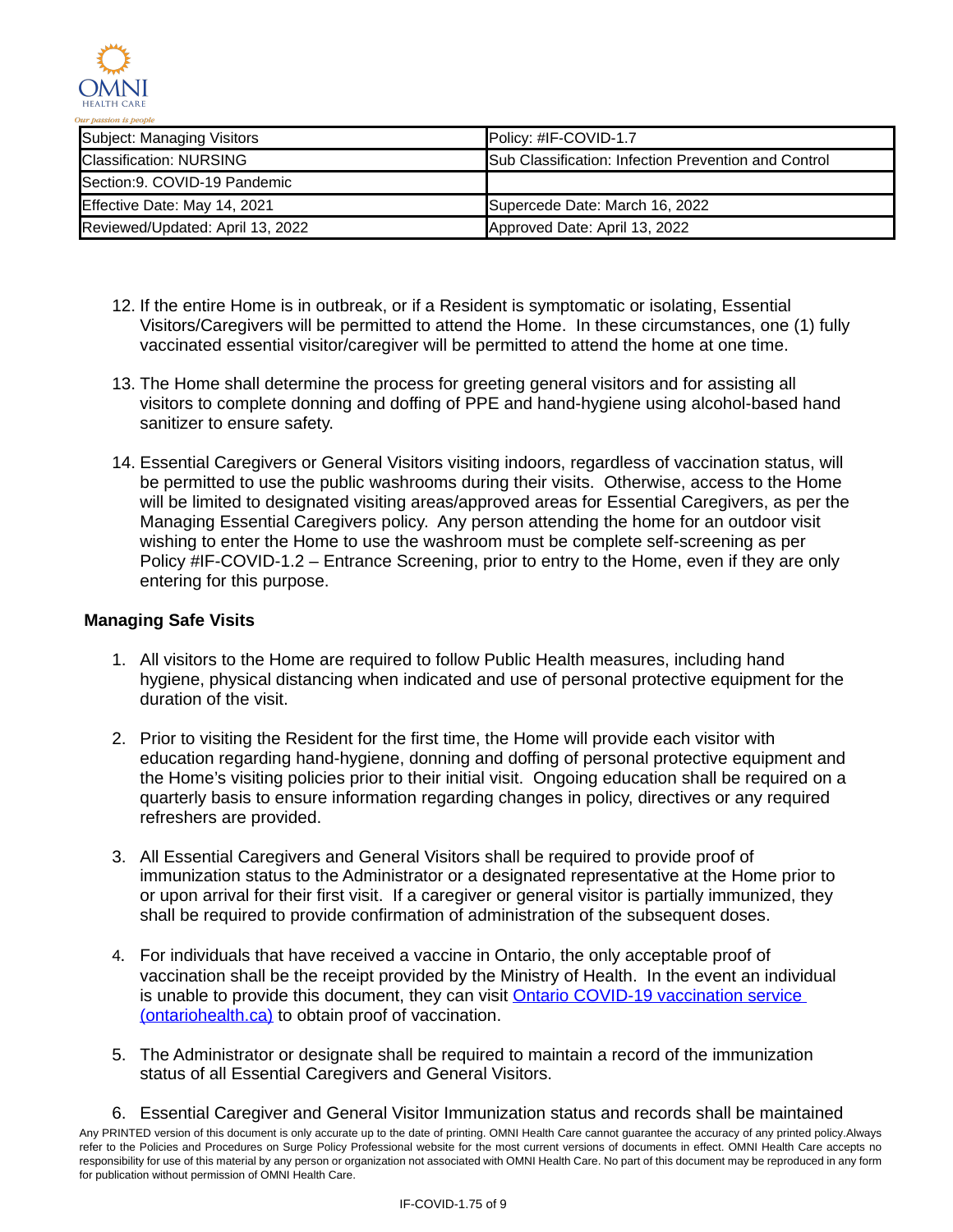

| Subject: Managing Visitors       | Policy: #IF-COVID-1.7                                |
|----------------------------------|------------------------------------------------------|
| <b>Classification: NURSING</b>   | Sub Classification: Infection Prevention and Control |
| Section: 9. COVID-19 Pandemic    |                                                      |
| Effective Date: May 14, 2021     | Supercede Date: March 16, 2022                       |
| Reviewed/Updated: April 13, 2022 | Approved Date: April 13, 2022                        |

in a confidential manner. Lists and/or records are considered PHI and shall not be posted in the Home.

- 7. The **COVID-19 Waiver of Liability, Declaration & Indemnity Agreement** ("the waiver") holds visitors to the Home accountable for compliance with all directives, policies, procedures and safety protocols. All visitors shall be required read and sign the waiver indicating they acknowledge and accept the risk of visiting prior to attending the Home. In the event any person does not agree with this requirement, the Administrator or designate shall speak with the person(s) to determine the nature of the concern and attempt to resolve the matter. Should the issue remain unresolved, the Administrator shall contact the Director of Operations for assistance.
- 8. Fully Vaccinated Essential Caregivers and General Visitors attending the Home for a visit shall be required to have a negative Antigen test prior to the commencement of the visit, at minimum twice a week. The Home reserves the right to increase testing frequency based on risk, including level of community spread, outbreak status, etc.
- 9. Partial or non-vaccinated Essential Caregivers and General Visitors attending the Home for a visit shall be required to have a negative Antigen Test prior to the commencement of each visit.
- 10. A self-testing protocol will be implemented in all Homes for all general visitors and essential caregivers. In the event any person is unable to complete self-testing for any reason, they shall be required to contact the Home in advance to schedule testing upon their arrival to the Home.
- 11. Please refer to Policy #IF-COVID-1.3 Surveillance Testing [**Essential Caregiver, Visitor, Essential Worker Testing**] for full procedural requirements.
- 12. Any Visitor or Essential Caregiver determined to have reported false or inaccurate results may be subject to restrictions or temporary suspension of access to the Home.
- 13. A positive antigen test result indicates the person may not enter the Home. Any person with a positive antigen test result will be required to go home, self-isolate and contact public health. Exceptions may be granted on compassionate grounds in consultation with the Administrator or designate.
- 14. Essential Caregivers and/or general visitors that have not provided proof of vaccination shall be considered non-vaccinated and visiting permissions will be adjusted accordingly.
- 15. All visitors must always comply with the established and required policies for use of Personal Protective Equipment.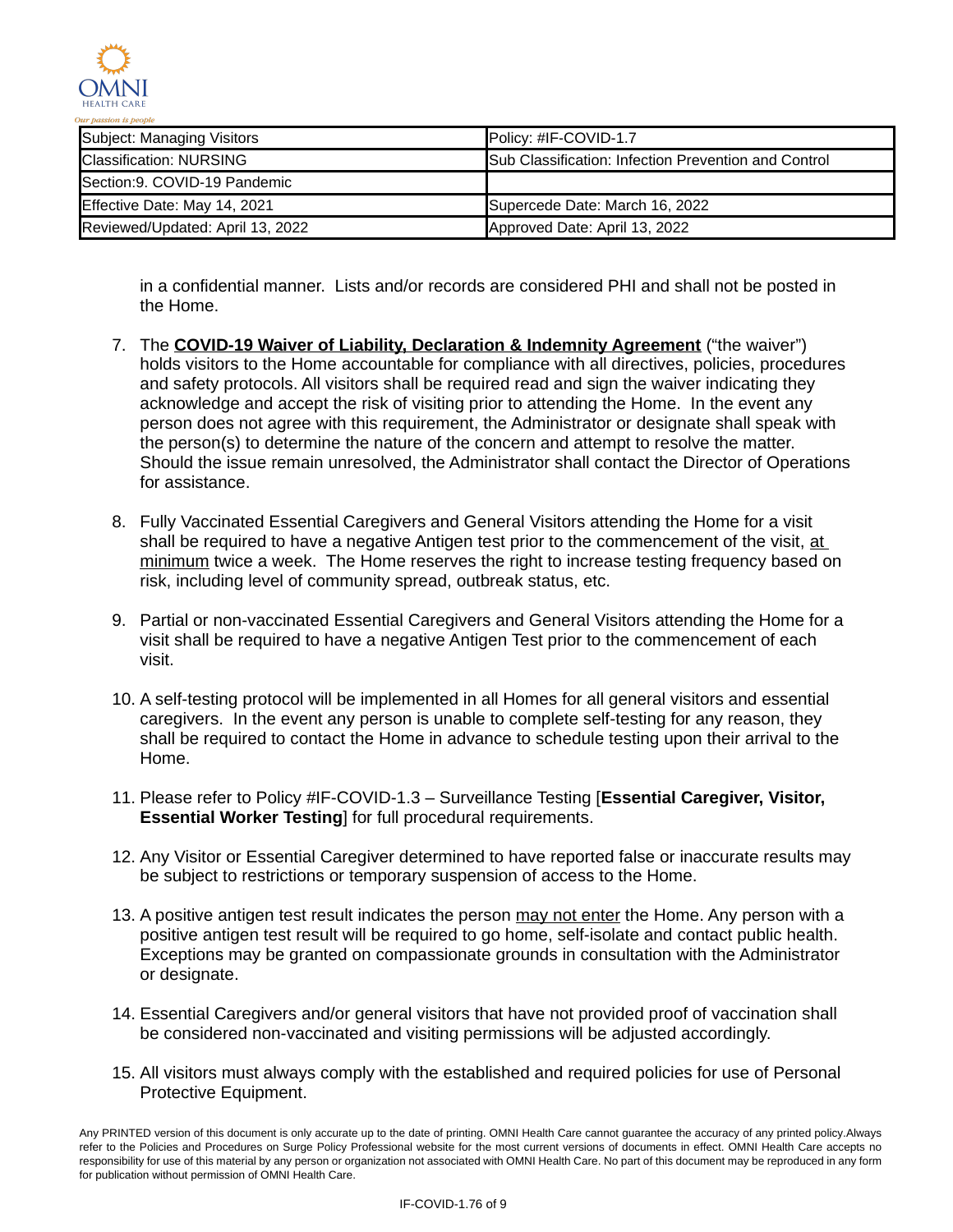

| Subject: Managing Visitors       | Policy: #IF-COVID-1.7                                |
|----------------------------------|------------------------------------------------------|
| <b>Classification: NURSING</b>   | Sub Classification: Infection Prevention and Control |
| Section: 9. COVID-19 Pandemic    |                                                      |
| Effective Date: May 14, 2021     | Supercede Date: March 16, 2022                       |
| Reviewed/Updated: April 13, 2022 | Approved Date: April 13, 2022                        |

Universal Masking: All fully vaccinated essential caregivers or general visitors are required to wear a medical mask at all times when attending for an indoor visit. For outdoor visits, a medical mask or a non-medical mask is acceptable. Partial or non-vaccinated essential caregivers or general visitors must wear an N-95 mask provided by the Home for the duration of the visit, regardless of location. Masks must cover the nose, mouth and chin and be kept on for the duration of the visit. Residents should also be masked during visits if tolerated.

Eye-Protection: Eye protection is not required for fully vaccinated essential caregivers or general visitors during scheduled visits. Partial or non-vaccinated essential caregivers or general visitors must wear eye protection, provided by the Home for the duration of the visit, regardless of location.

Partial or non-vaccinated visitors or essential caregivers will also be required to wear a gown and gloves for the duration of the visit.

If a resident is self-isolating due to suspected or confirmed COVID-19, or the Home is in outbreak, essential caregivers attending the Home to provide support to a resident will be required to wear eye-protection, regardless of immunization status.

Additional PPE (e.g., gowns, gloves or eye protection at increased frequency) may be required in some circumstances and will be provided by the Home in such cases.

- 16. Physical contact, including for non-care related reasons, shall be permitted between Essential Caregivers or General Visitors residents.
- 17. Visits may be monitored by the Home to ensure compliance with IPAC precautions and policies. Any supervision of visits shall be conducted in a manner that respects the Resident's right to communicate in confidence and consult with any person without interference.
- 18. The designated Employee will assist all visitors attending for indoor or outdoor visits to complete the donning and doffing of PPE and hand hygiene using alcohol-based hand sanitizer, in the correct order to ensure safety.

# **Non-Adherence by Visitors**

- 1. The Home shall respond to non-adherences by visitors promptly and respectfully with verbal redirection and corrective action for any infraction with PPE use or physical distancing breech. If the severity of the non-adherence is significant or if an Employee observes unsafe practice and redirection is not accepted by the visitor, the assistance of the closest manager or Nurse in Charge should be sought immediately.
- 2. The Home shall have the discretion to end a visit by a visitor who repeatedly fails to adhere to the home's visitor policy, provided:

Any PRINTED version of this document is only accurate up to the date of printing. OMNI Health Care cannot guarantee the accuracy of any printed policy.Always refer to the Policies and Procedures on Surge Policy Professional website for the most current versions of documents in effect. OMNI Health Care accepts no responsibility for use of this material by any person or organization not associated with OMNI Health Care. No part of this document may be reproduced in any form for publication without permission of OMNI Health Care.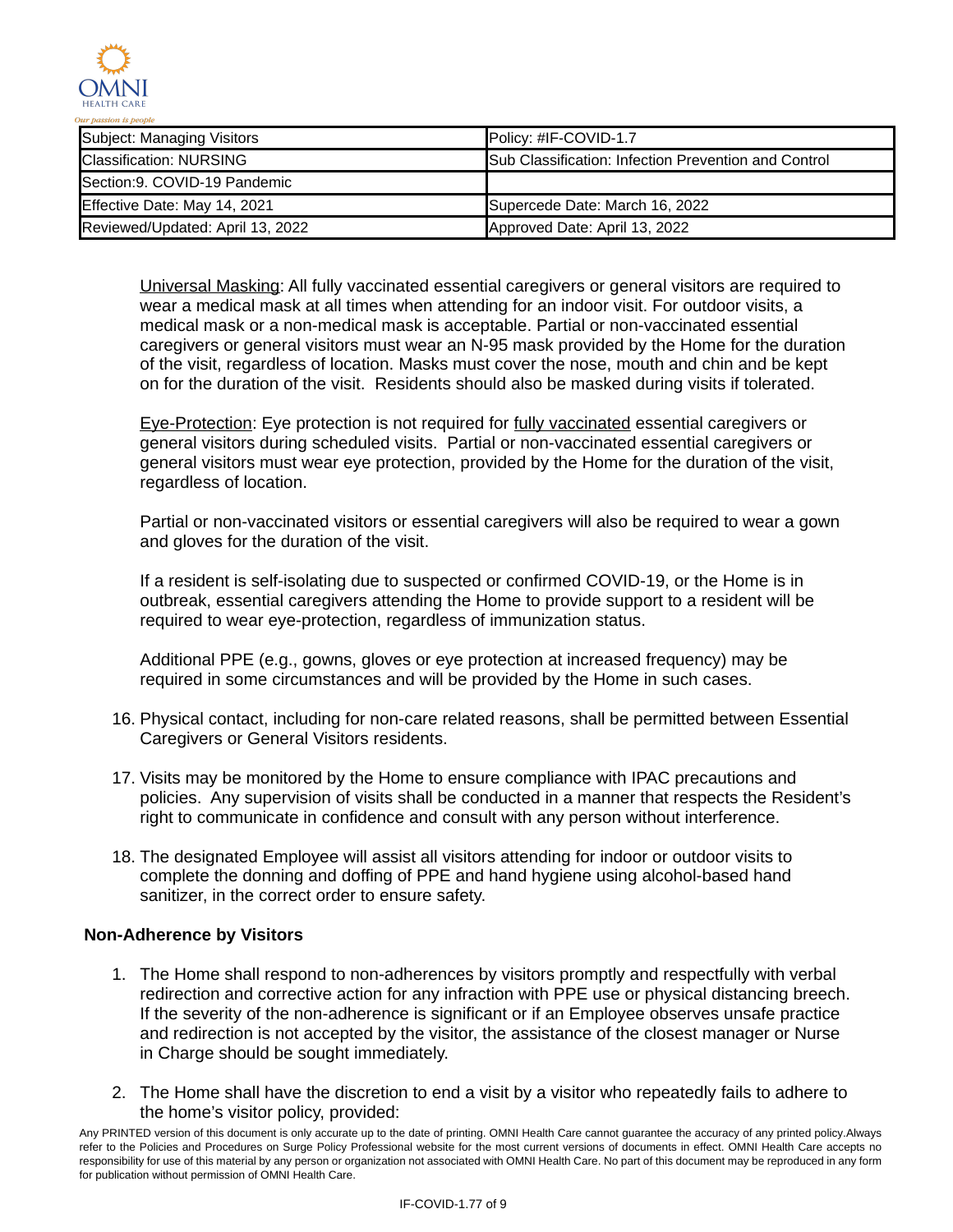

| Subject: Managing Visitors       | Policy: #IF-COVID-1.7                                        |
|----------------------------------|--------------------------------------------------------------|
| <b>Classification: NURSING</b>   | <b>ISub Classification: Infection Prevention and Control</b> |
| Section: 9. COVID-19 Pandemic    |                                                              |
| Effective Date: May 14, 2021     | Supercede Date: March 16, 2022                               |
| Reviewed/Updated: April 13, 2022 | Approved Date: April 13, 2022                                |

- The home has explained the applicable requirements to the visitor;
- The visitor has the resources to adhere to the requirements, e.g. the Home has supplied PPE, there is sufficient space for physical distancing, etc.
- The visitor has been given sufficient time to adhere to the requirements.
- 3. Any incident of non-adherence shall be documented by the Home, including a description of the infraction, redirection or reeducation provided and the resolution.
- 4. The Home shall have the discretion to temporarily prohibit a visitor in response to repeated and flagrant non-adherence with the home's visitor policy. In exercising this discretion, homes should consider whether the non-adherence:
	- Can be resolved successfully by explaining and demonstrating how the visitor can adhere to the requirements;
	- Is within the requirements that align with instruction in Directive  $#3$  and guidance in the policy;
	- Negatively impacts the health and safety of residents, staff, and other visitors to the home;
	- **IF** Is demonstrated continuously by the visitor over multiple visits;
	- $\blacksquare$  Is by a visitor whose previous visits were ended by the home.
- 5. Any decision to temporarily prohibit a visitor shall:
	- Be made only after all reasonable efforts to maintain safety during visits have been exhausted;
	- Be discussed with the Director of Operations prior to being enforced;
	- Be provided in writing to the visitor whose visits have been discontinued;
	- **Stipulate a reasonable length of time for prohibition;**
	- Clearly identify what requirements the visitor should meet before visits may be resumed, (IPAC training, policy review);
	- Be documented by the home in writing;
- 6. If this prohibition involves an essential caregiver or support staff the SDM may be notified to appoint or hire a new person to ensure the resident's needs continue to be met.

# **RESPONSIBILITY**

It is the responsibility of all Employees of OMNI Health Care to adhere to the requirements of this policy.

It is the responsibility of the Administrator to ensure compliance with the obligations of this policy.

# **COMMUNICATION**

The Home's visiting policies will be communicated to the Residents, Families, Essential Caregivers